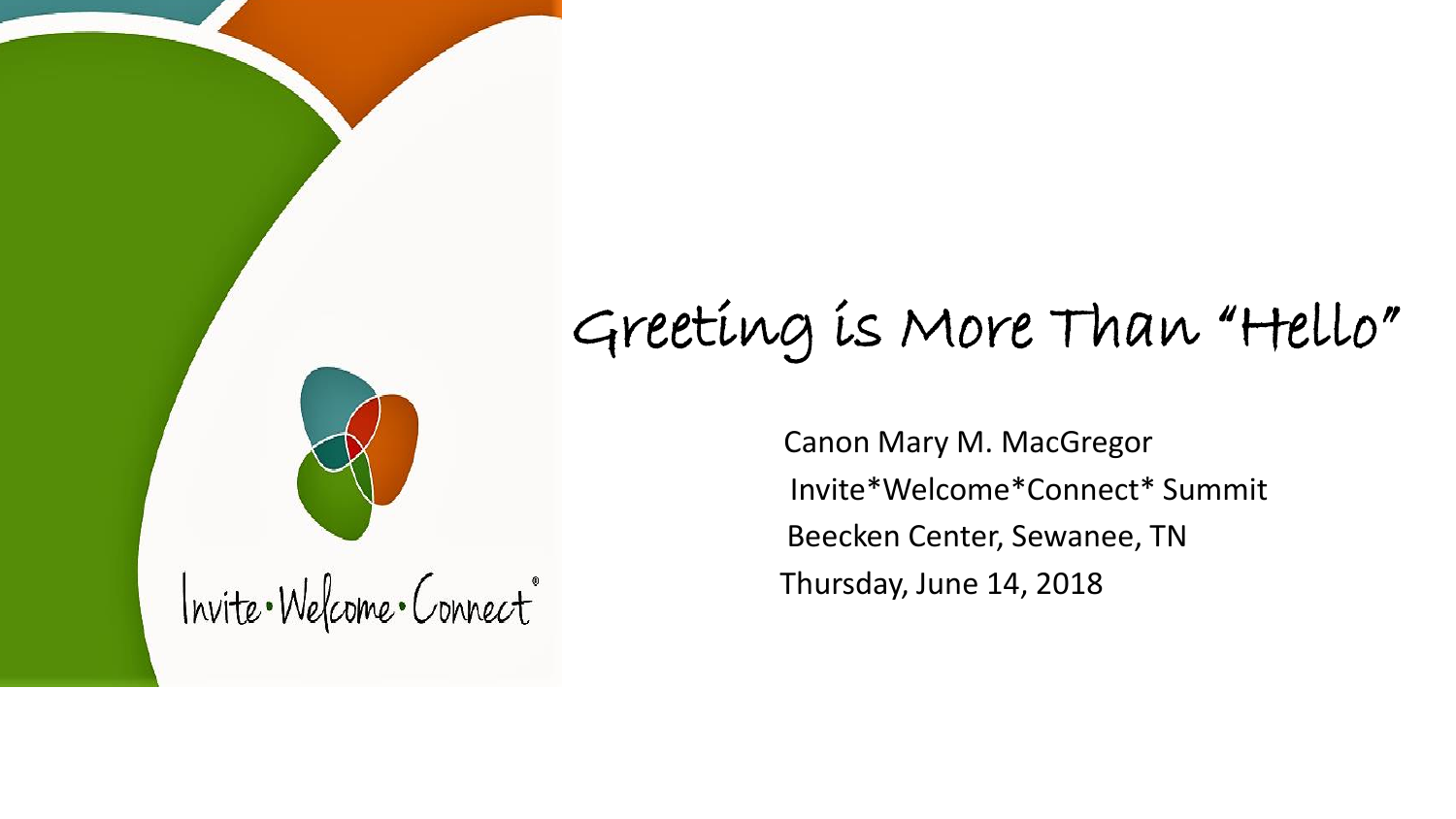Introductions

Your Name

Where You Are From – Location and Church Name

Why You Came to This Workshop

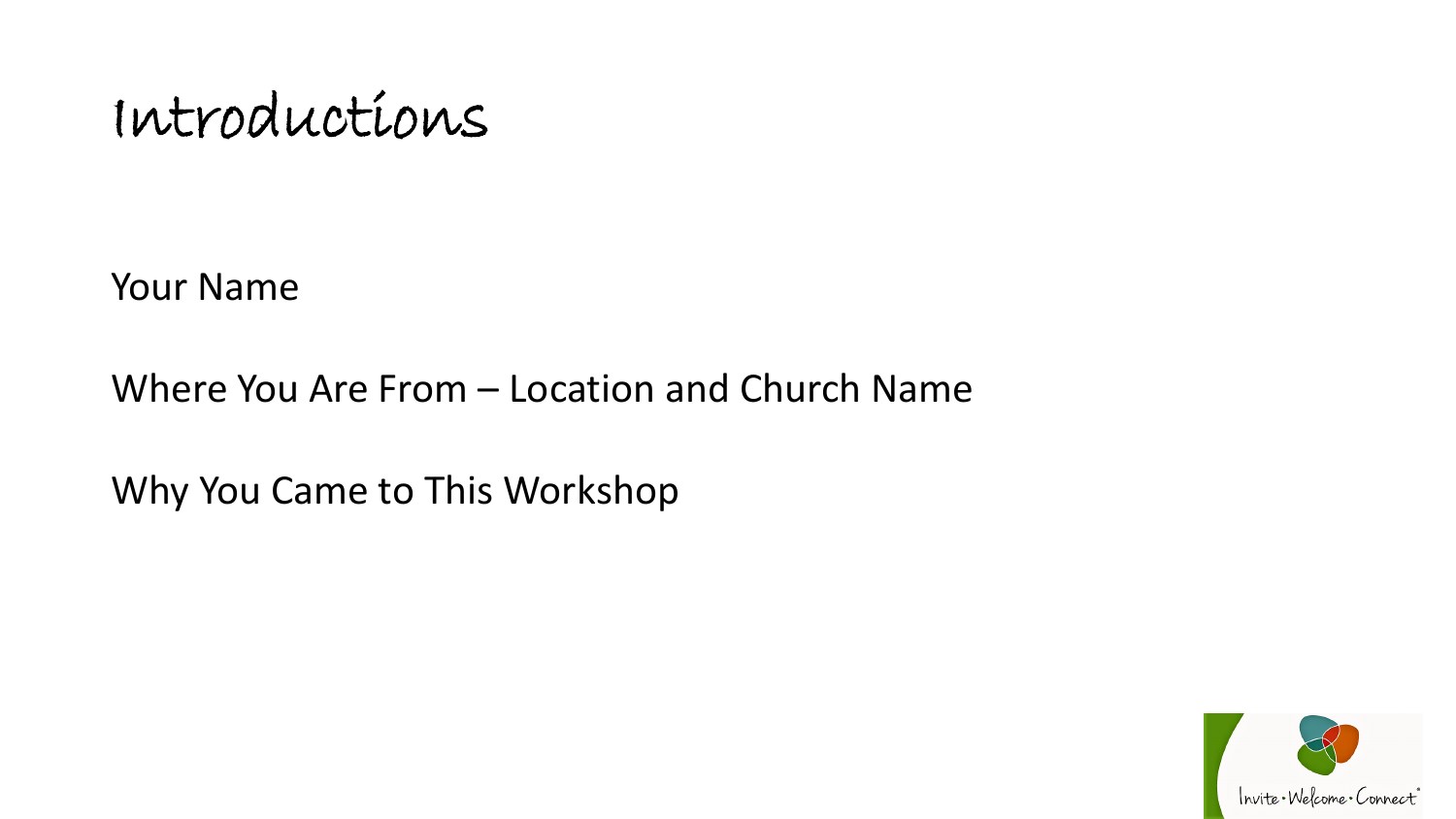



### **Un-named Episcopal Church in Chicago St. Mary's Episcopal Church, Cypress, TX**



**Or does it? Michael. Stephanie, baby Eloise**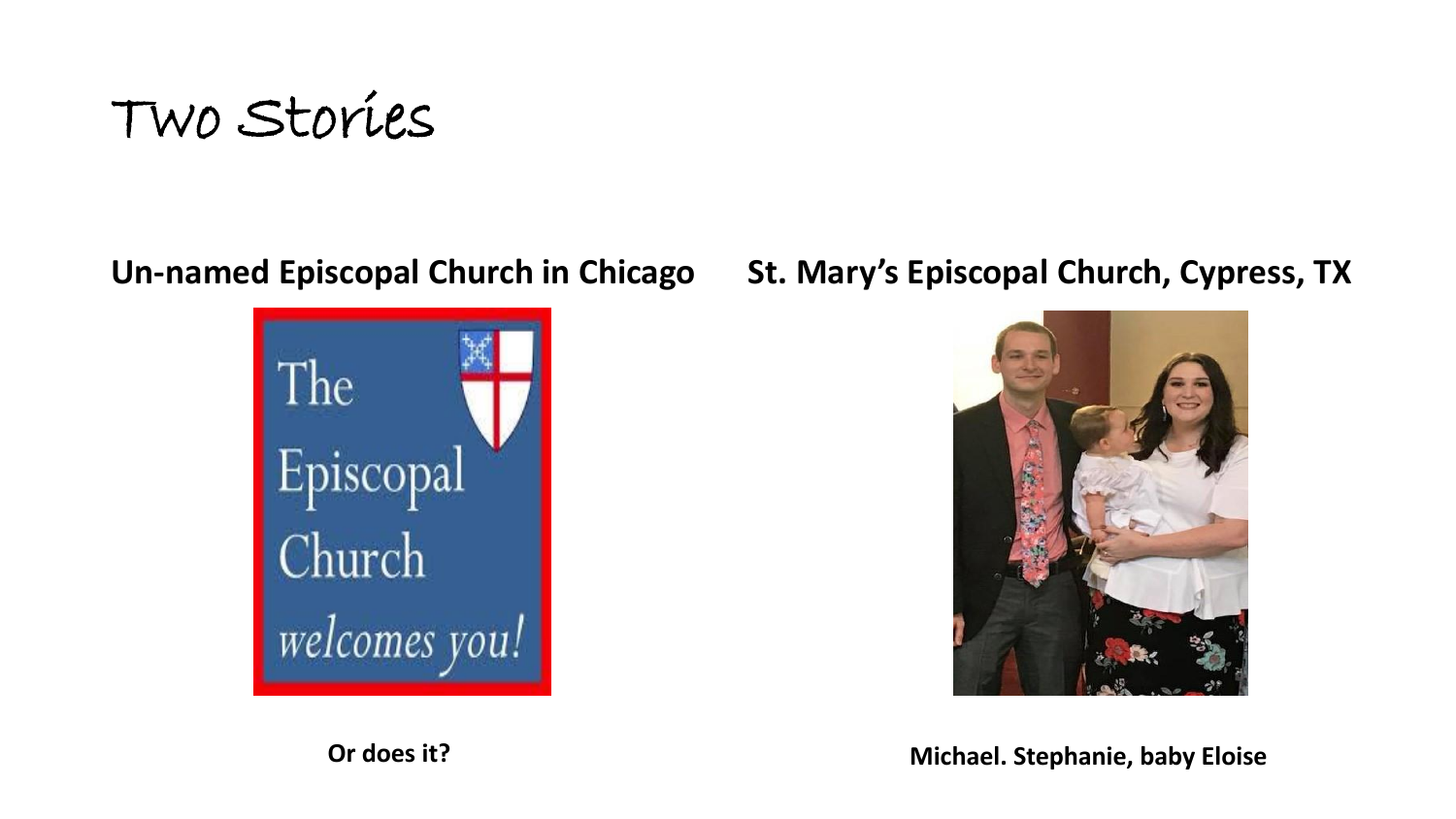## What is happening in America?

**Actively Churched -at least once a month**

**Minimally Churched -infrequent and unpredictable attendance**

De-Churched -once active but no longer

**Unchurched -have never attended**



#### [www.barna.com](http://www.barnaresearch.com/)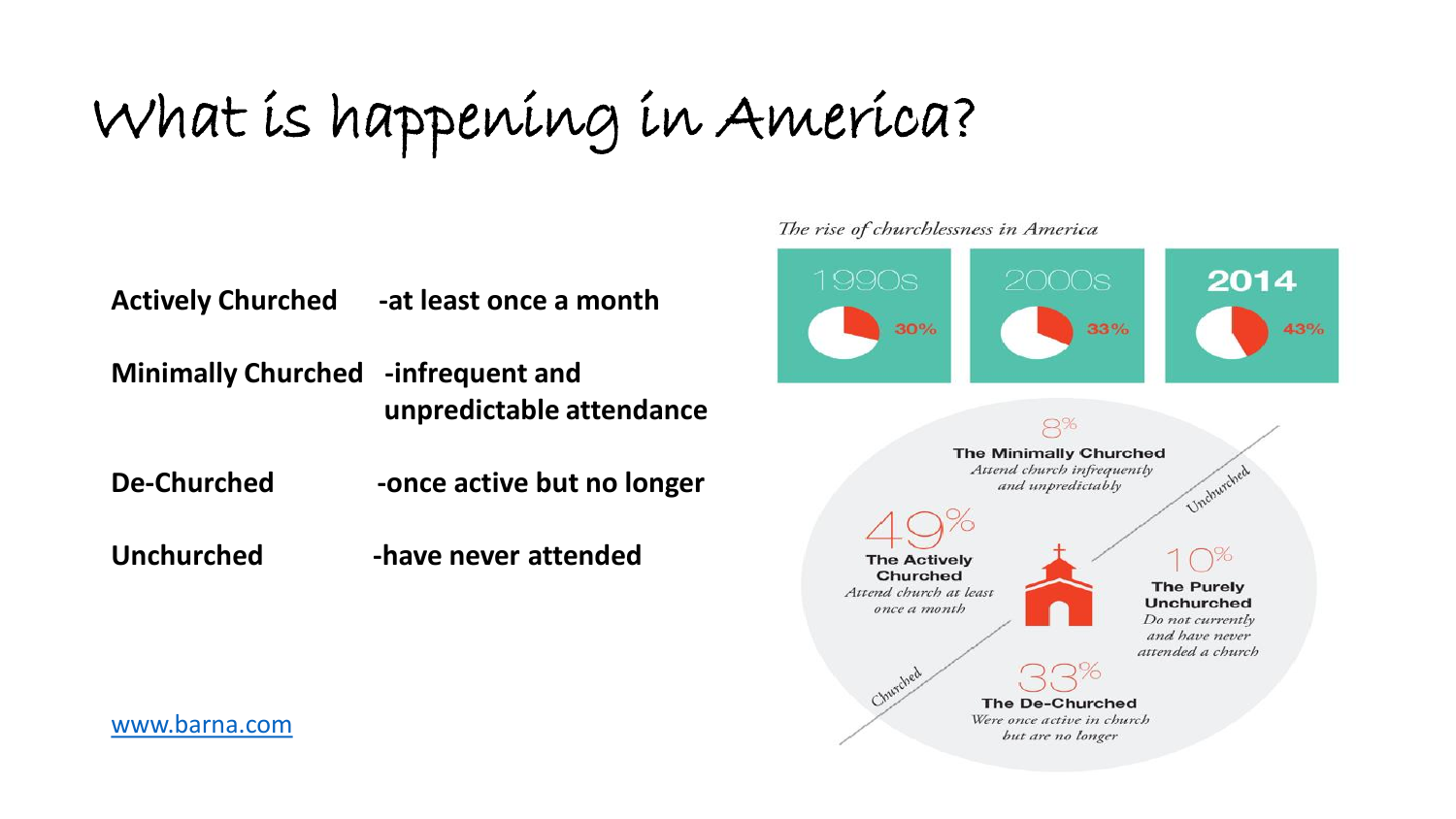What is happening in America?

**2 in 3 unchurched say they are spiritual people**

**More than half say faith is very important to them**

**99% aware of Christianity and 69% have a favorable view of it**

**Nearly half see no personal value in attending church**

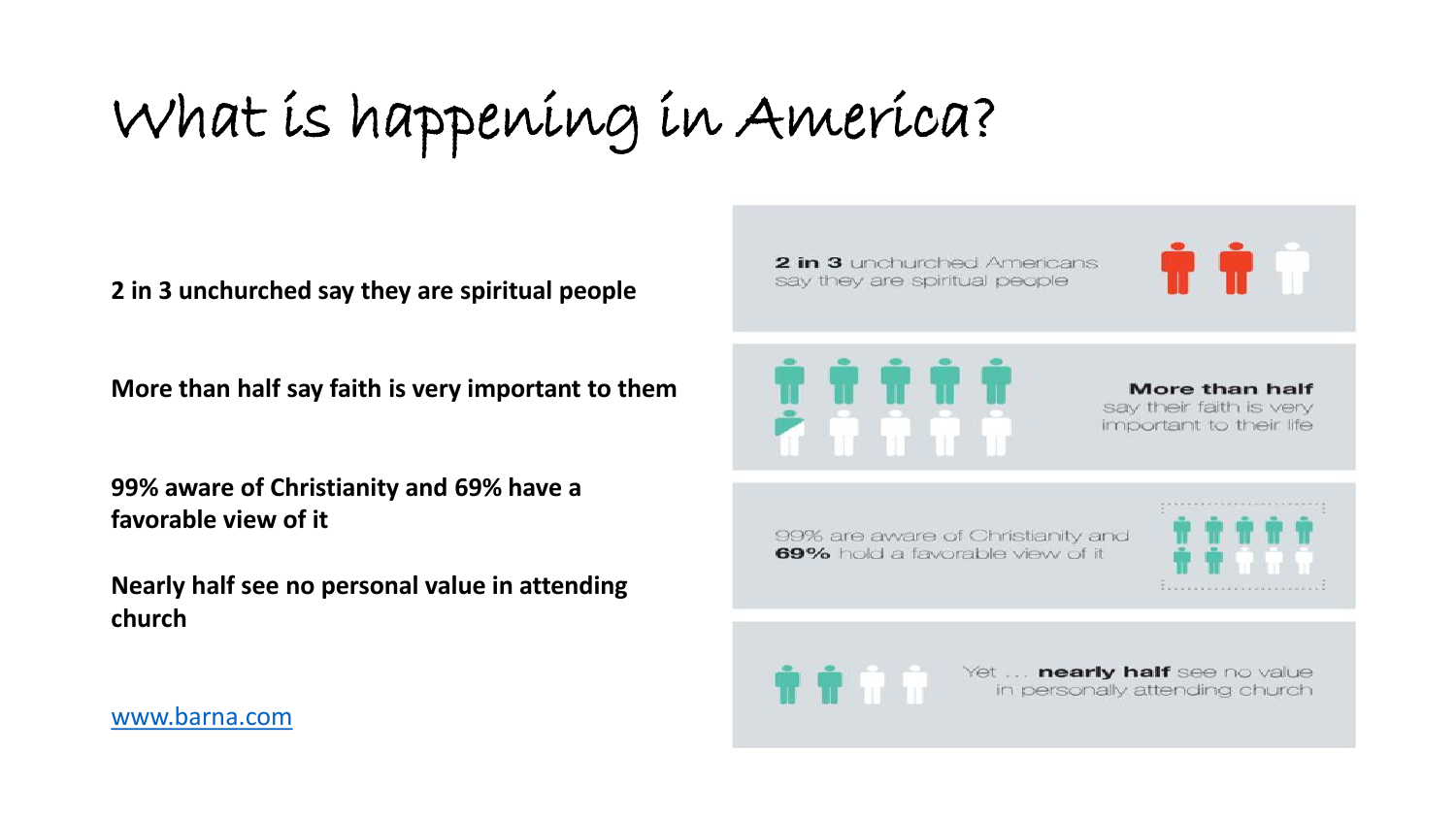# What trends are you seeing at your church?

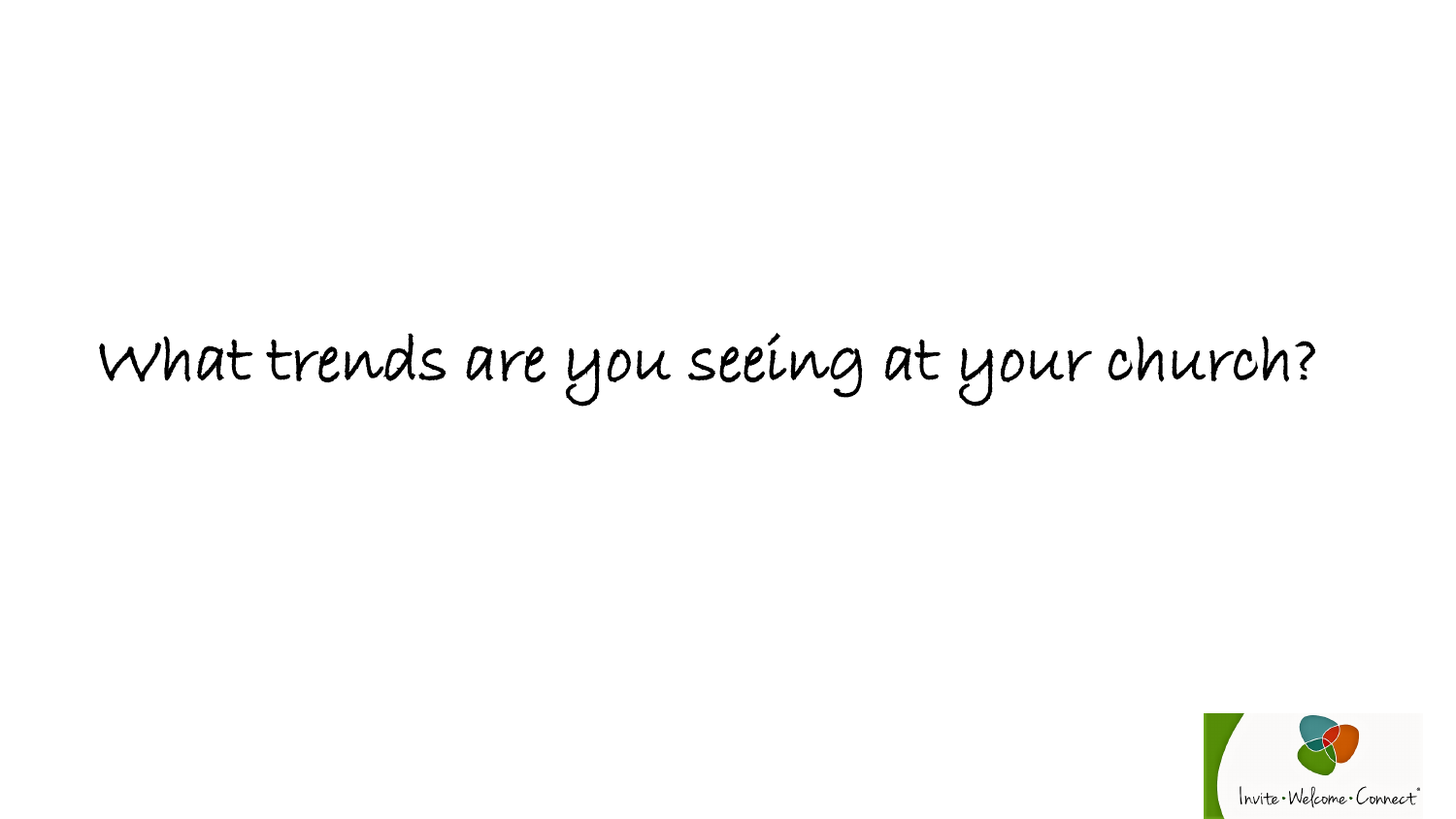Given what is happening ….

• What are the implications for your congregation?

• What are the implications for the ministry of greeting?

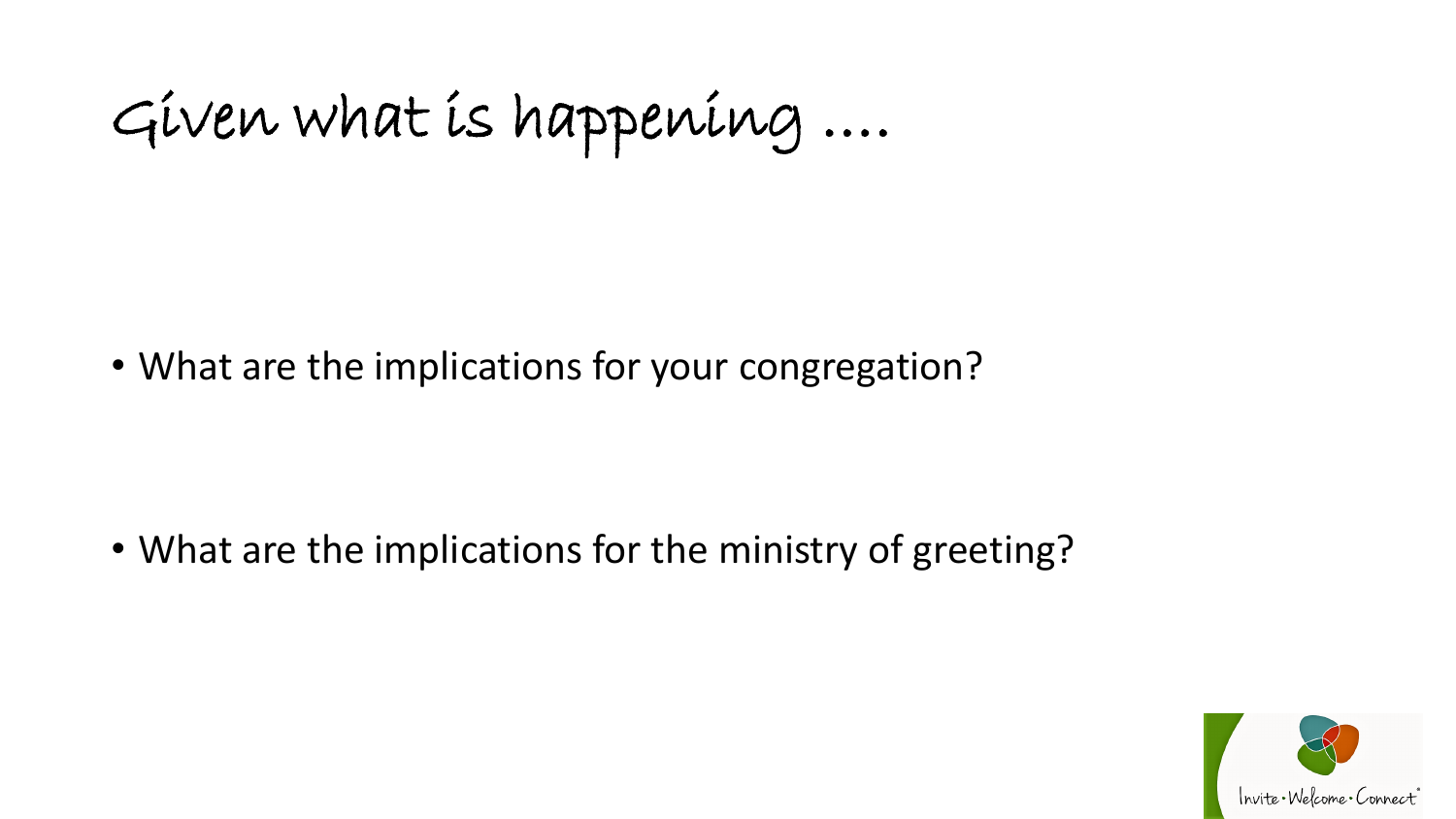## A Greeter's Primary Task

• Because you are standing at the threshold and are the first person people speak to when they enter, you hold a **huge amount of spiritual power. Because you are the first person they meet people will project onto you all the assumptions and expectations they have gotten about God before they walked in that door, positive and negative.** How you respond will either challenge or reinforce those assumptions. Your actions of welcoming them may make all the difference in their experience of your church, and even of divinity.

-The Rev. Daniel Simon

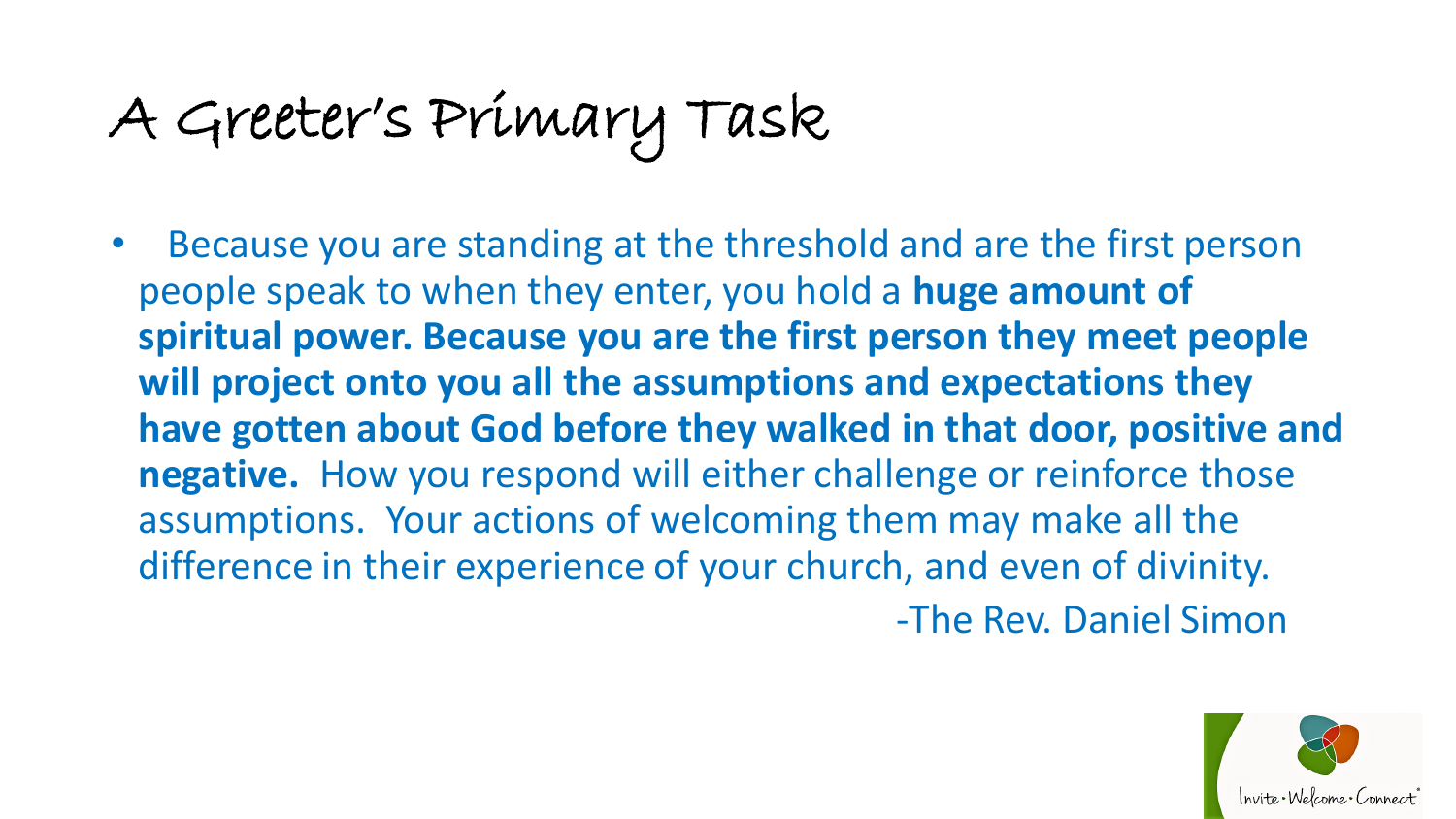## Resist the Temptation to See Visitors As…

- Fresh Blood!
- New Volunteers
- Bringing Money!!!!
- Filling a Demographic Void

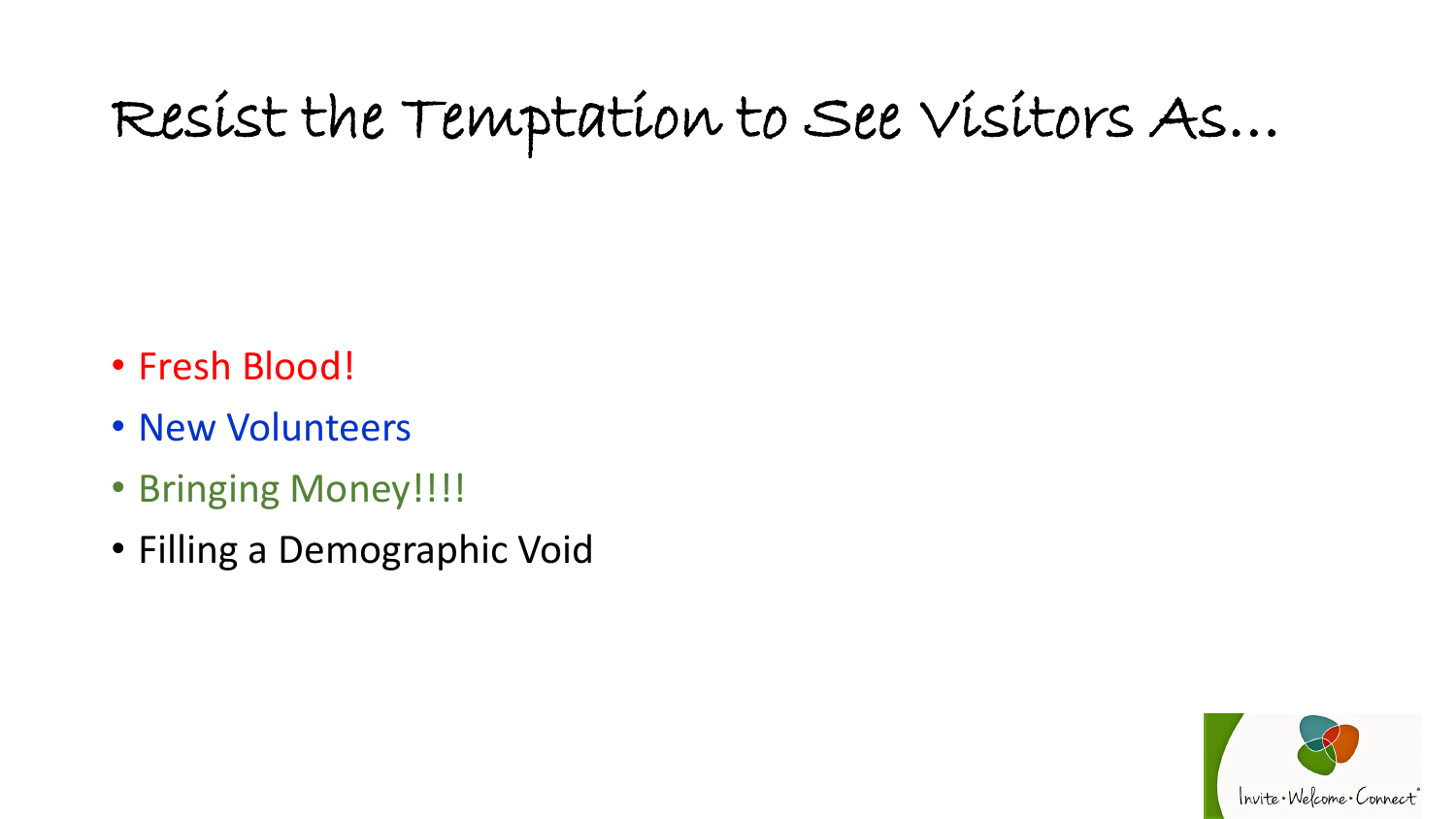## A Greeter's Primary Task

- Sincerely welcome all into the household of God
- Allow the Spirit of God to be reflected through your countenance
- Appreciate the opportunity to greet the stranger and help them feel at home in this unfamiliar place
- Familiarize yourself with visitors by introducing yourself, learning their names, possibly introducing them to others
- Inquire and listen to their circumstance and what brought them to visit your church
- Collect brief information about visitors and share it as directed
- Sincerely welcome them back upon their future return

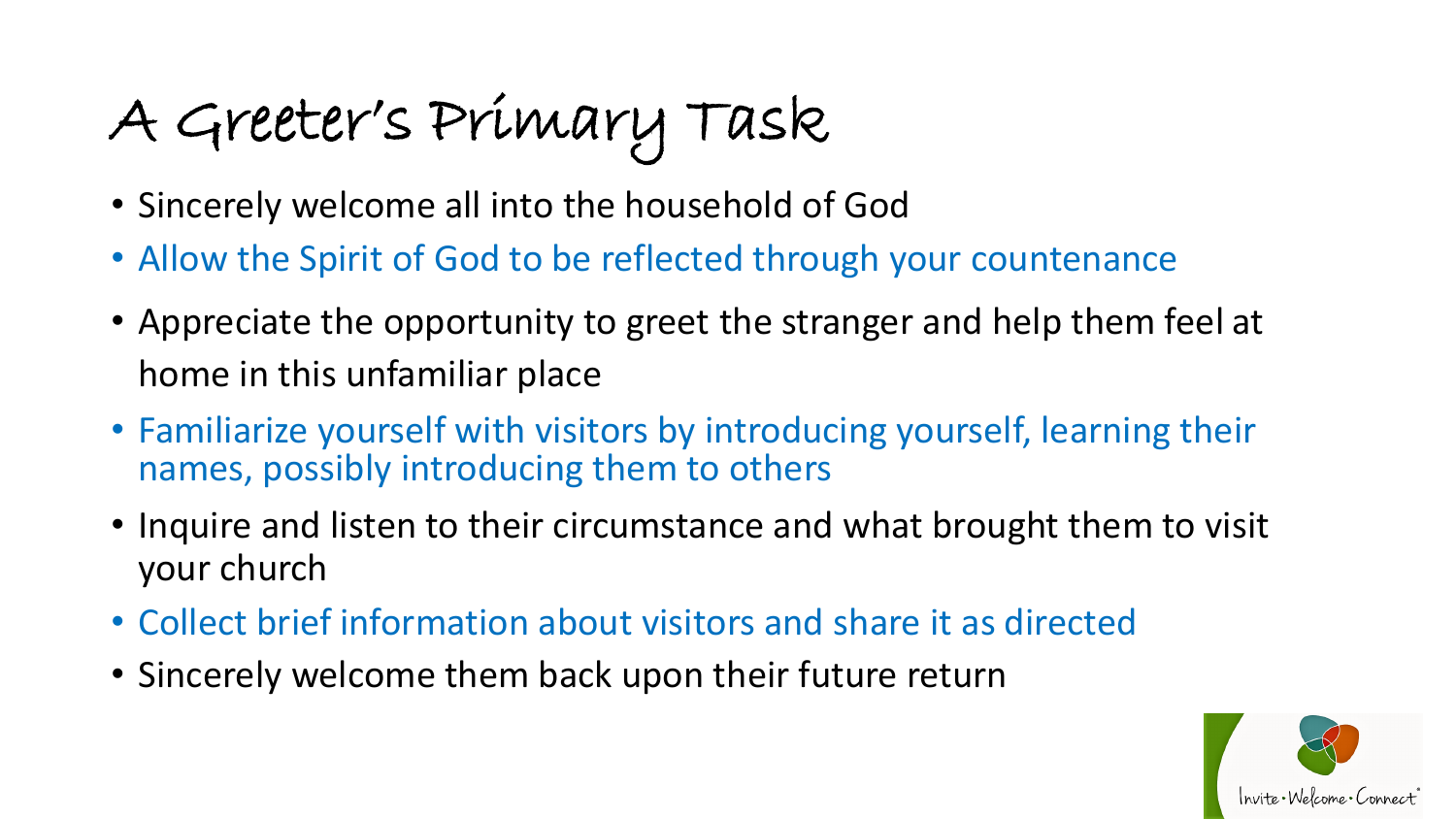In Brief…

- Welcome Everyone
- Reflect Christ's Love
- See This Opportunity as Ministry
- Introduce Yourself, Learn Visitor's Names, Introduce to Others
- LISTEN!
- Collect Name and Contact Information
- Remember Them if They Return

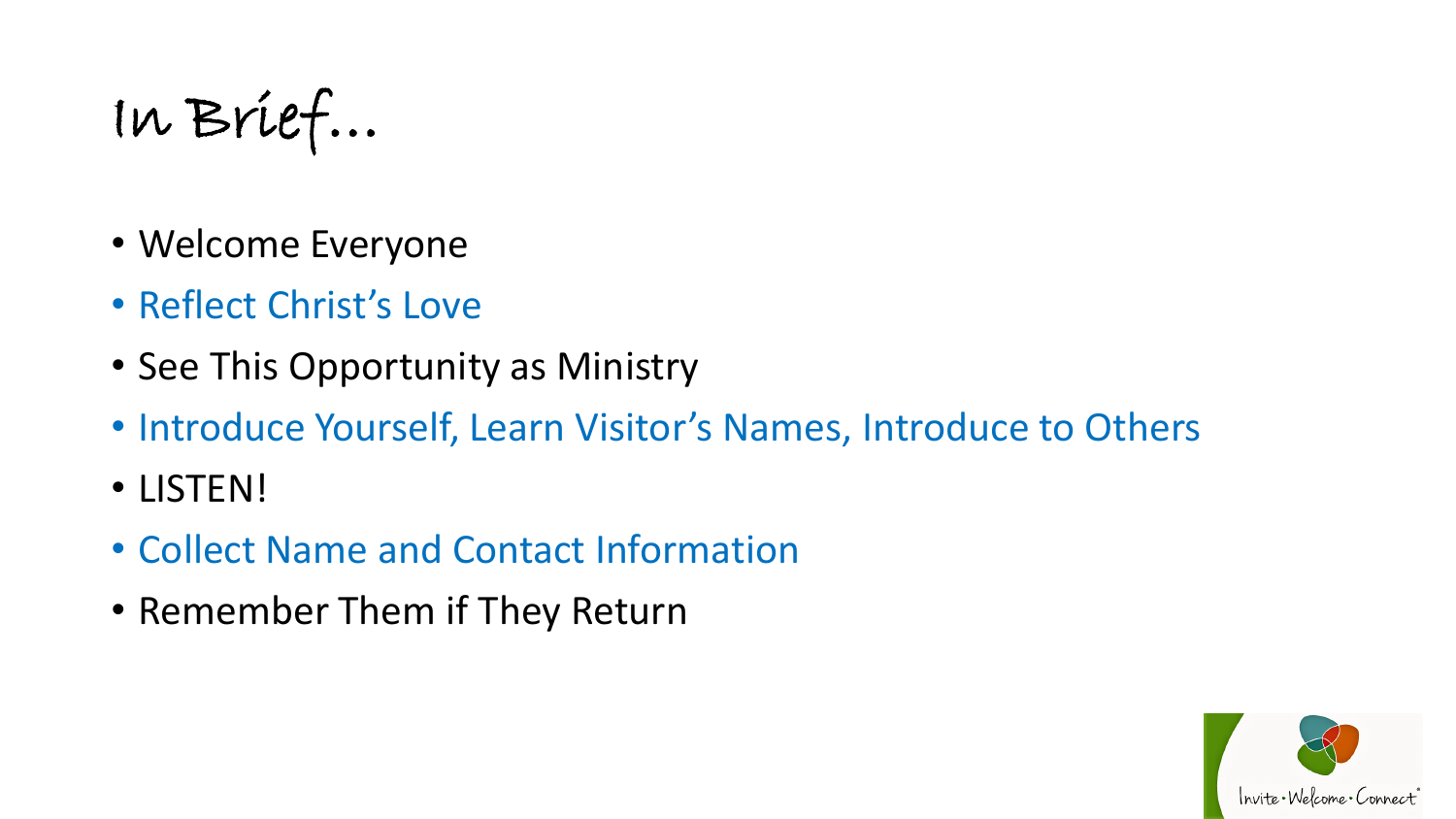## • Let's Practice

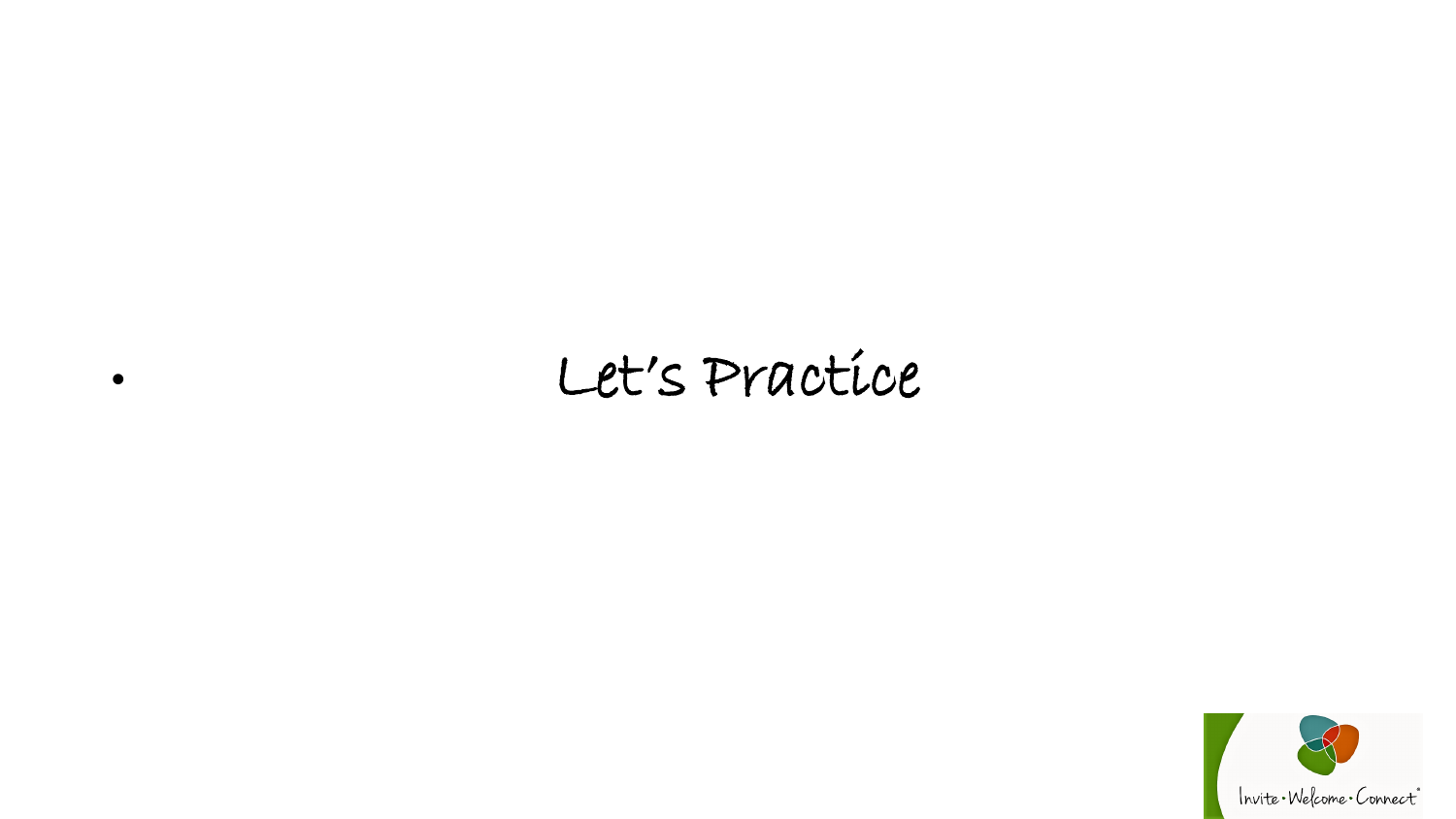Greeter for The Day

### **Scenario #1:**

It is Sunday morning. You are the official Greeter stationed at your church's main entry point for visitors. Someone is approaching this entrance you don't recognize but this person might be someone who is already a member.

What will you say?

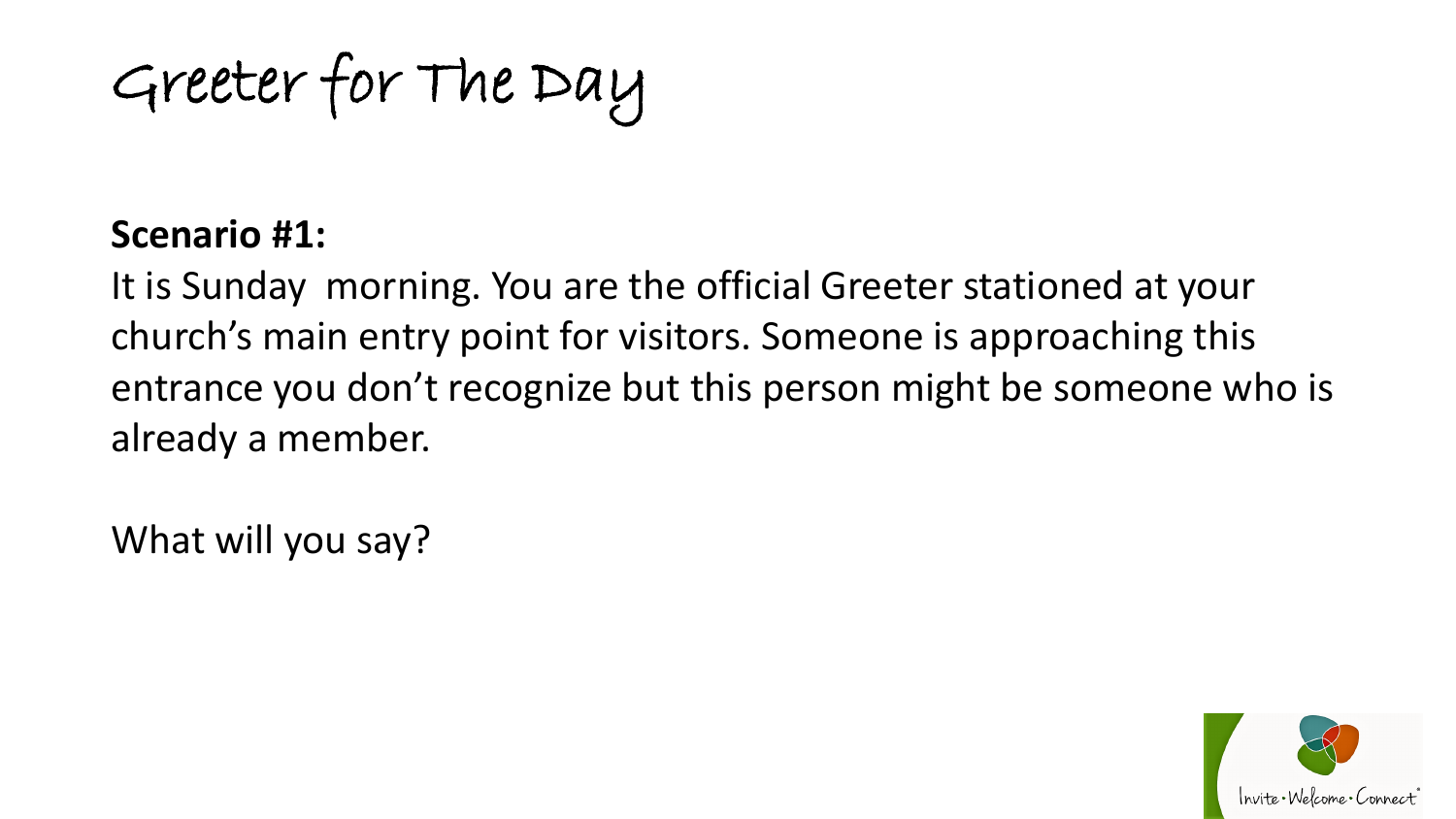Greeter for The Day

### • **Scenario #2:**

- Decide who will go first as the visitor and the greeter.
- Person playing the visitor silently reviews the scenario on the strip you have been given. You have 30 seconds to reflect what you will say. Greeter needs to start the conversation.
- Switch roles after completing the scenario so that you each play the opposite role. You have 30 seconds before the conversation is started by the greeter.

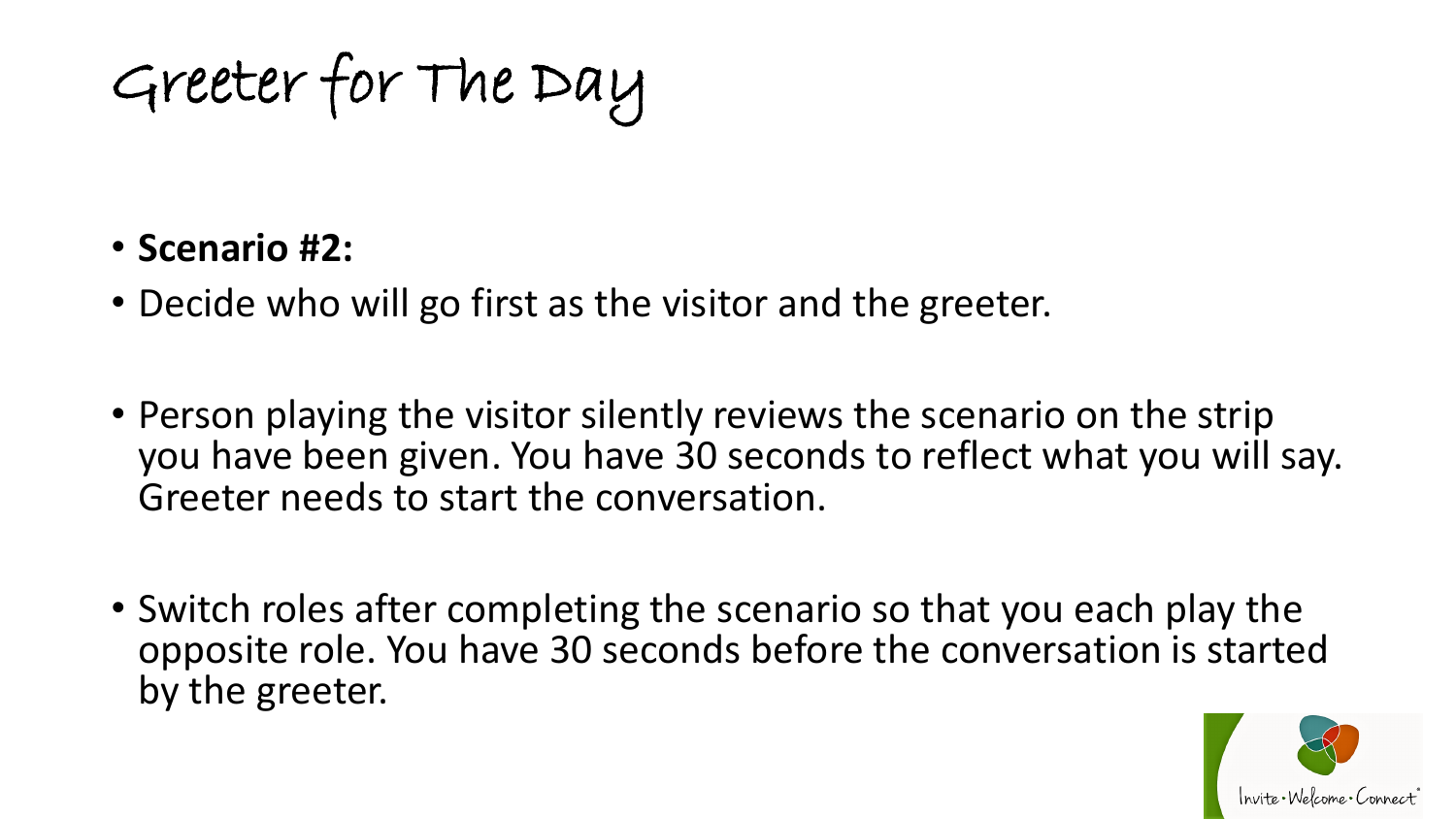Starting or Re-Vamping a Greeter's Ministry

### • **Essentials**

• Greeter's Ministry is part of a well thought out, **comprehensive process** for welcoming first time and repeat visitors

> -This process is intentional, accountable and involves trained greeters and church staff (at a minimum-clergy and often one other staff person, ministry team leader and committed greeters who agree to serve on rotation and as spotters on days when not on duty. "Spotting" is part of training)

-Personal follow up and a system for some tracking is necessary

-Sensitivity/Awareness to individual's receptivity, interest and readiness to become a part of the congregation undergirds the success or failure of a process

-Authentic caring & listening to first time and repeat visitors is key

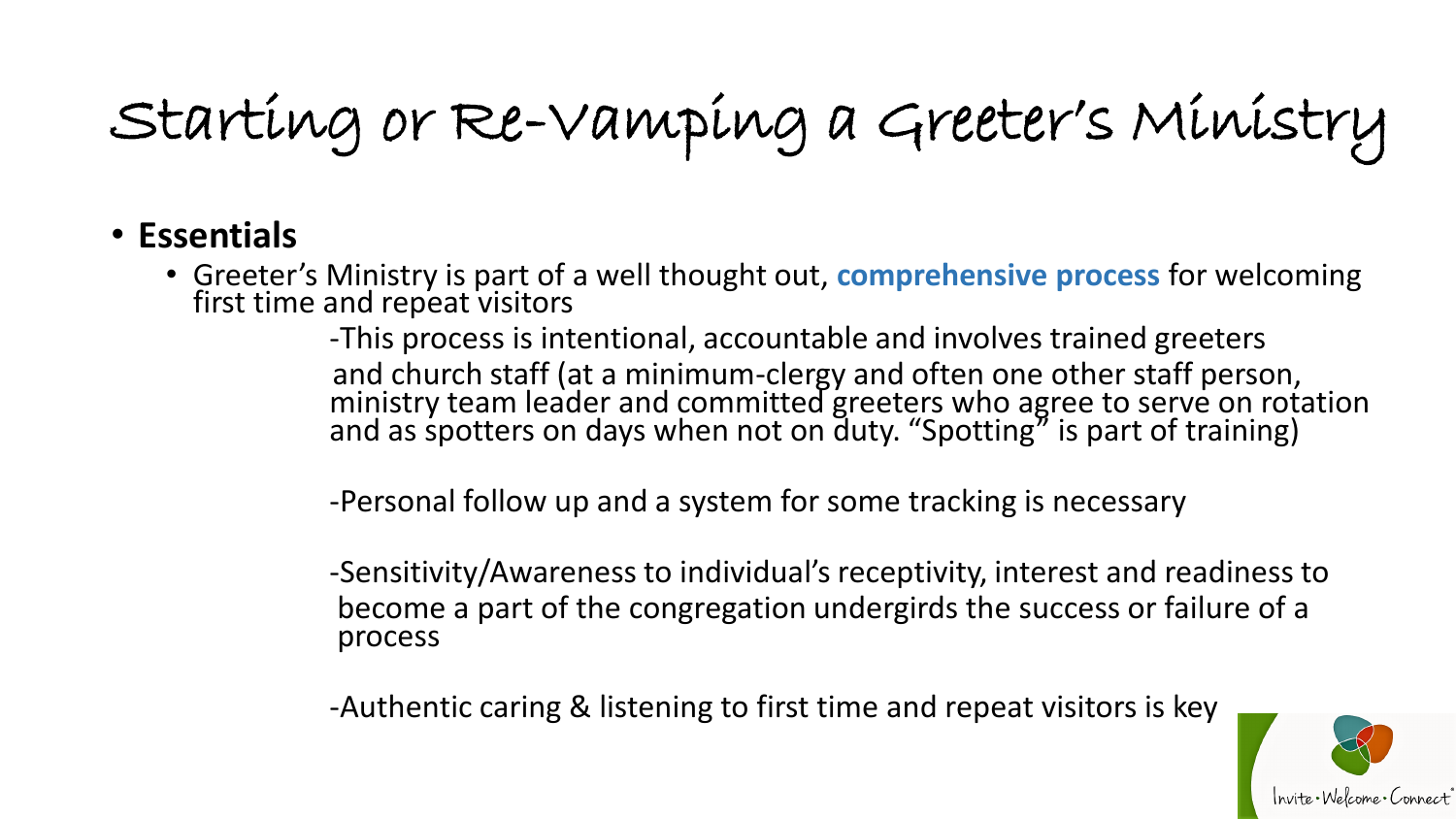## Starting or Re-Vamping a Greeter's Ministry

- Characteristics of Successful Greeters
- Naturally friendly, dependable, knowledgeable of the church
- Trainable! Willing to conform to expectations of the process
- If an extrovert, can be disciplined about listening
- Really GETS that greeting is ministry, serving God, not just a volunteer responsibility

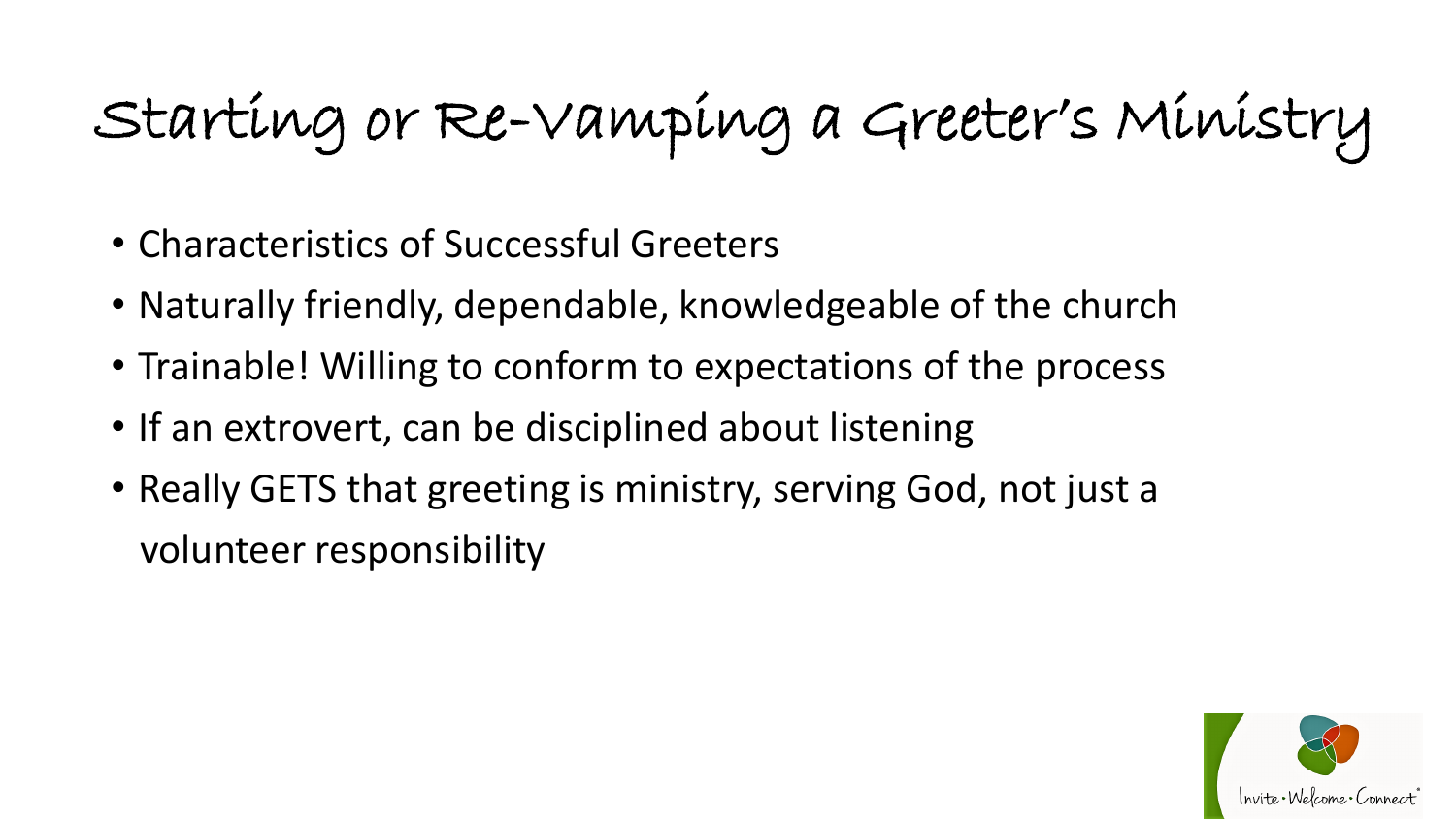Training

- 1.5 hours, once a year for ongoing and newly recruited greeters
- Review of how the Greeter Ministry interfaces with Mission of the Church
- Explanation of comprehensive process and expectations of greeters
- Role play different scenarios to emphasize listening
- Have experienced greeters share stories with new greeters
- Understand role of a spotter before, during, after worship services